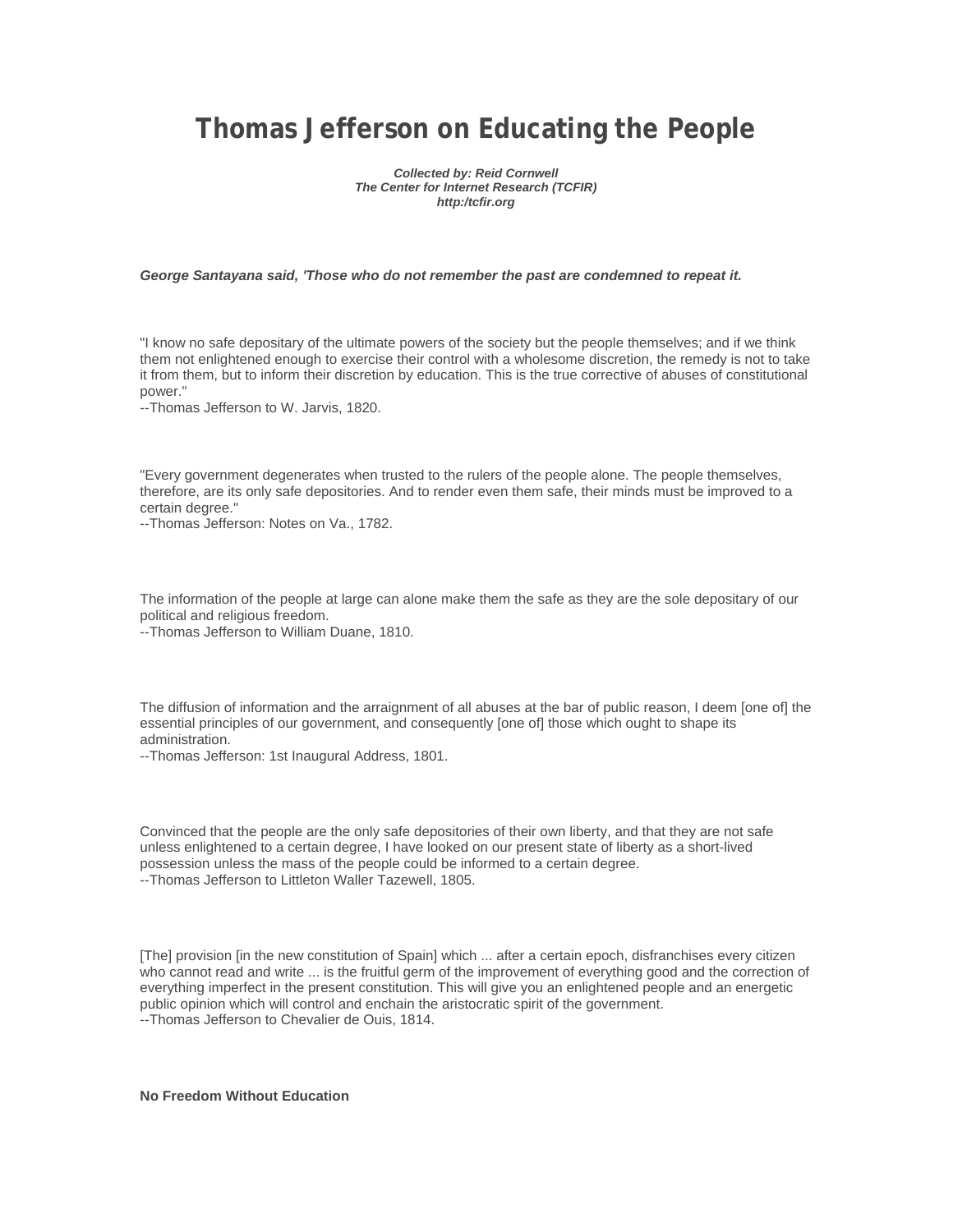"If a nation expects to be ignorant and free, in a state of civilization, it expects what never was and never will be."

--Thomas Jefferson to C. Yancey, 1816.

I look to the diffusion of light and education as the resource most to be relied on for ameliorating the conditions, promoting the virtue and advancing the happiness of man. --Thomas Jefferson to Cornelius Camden Blatchly, 1822.

I feel ... an ardent desire to see knowledge so disseminated through the mass of mankind that it may, at length, reach even the extremes of society: beggars and kings. --Thomas Jefferson: Reply to American Philosophical Society, 1808.

And say, finally, whether peace is best preserved by giving energy to the government or information to the people. This last is the most certain and the most legitimate engine of government. Educate and inform the whole mass of the people. Enable them to see that it is their interest to preserve peace and order, and they will preserve them. And it requires no very high degree of education to convince them of this. They are the only sure reliance for the preservation of our liberty.

--Thomas Jefferson to James Madison, 1787.

Whenever the people are well-informed, they can be trusted with their own government. --Thomas Jefferson to Dr. Price, 1789.

Whenever things get so far wrong as to attract their notice, the people, if well informed, may be relied on to set them to rights.

--Thomas Jefferson to Dr. Price, 1789.

It is an axiom in my mind that our liberty can never be safe but in the hands of the people themselves, and that, too, of the people with a certain degree of instruction. This is the business of the state to effect, and on a general plan.

--Thomas Jefferson to George Washington, 1786.

[I have] a conviction that science is important to the preservation of our republican government, and that it is also essential to its protection against foreign power.

--Thomas Jefferson to -----, 1821.

The value of science to a republican people, the security it gives to liberty by enlightening the minds of its citizens, the protection it affords against foreign power, the virtue it inculcates, the just emulation of the distinction it confers on nations foremost in it; in short, its identification with power, morals, order and happiness (which merits to it premiums of encouragement rather than repressive taxes), are considerations [that should] always [be] present and [bear] with their just weight.

--Thomas Jefferson: On the Book Duty, 1821.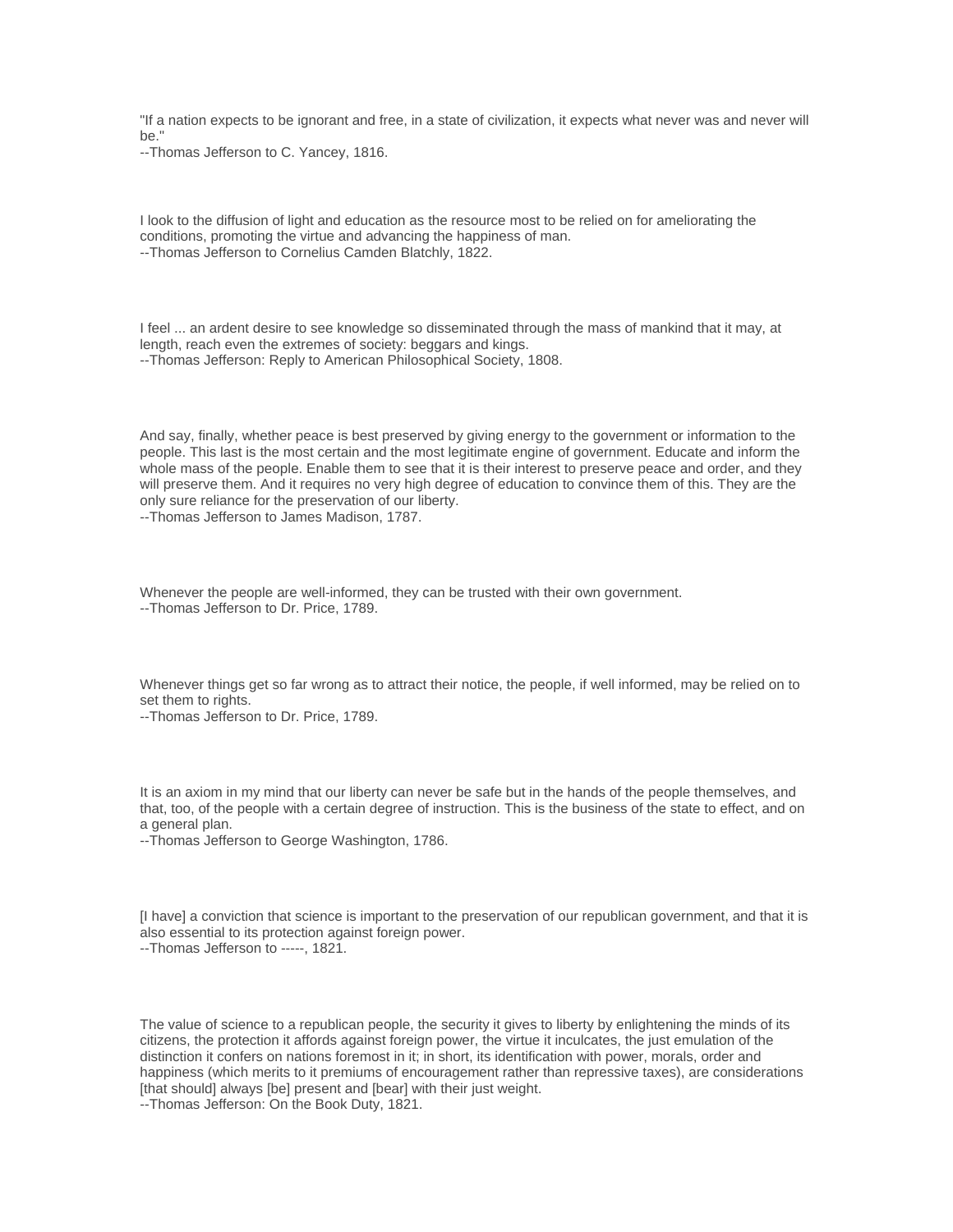#### **Educate Every Citizen**

A system of general instruction, which shall reach every description of our citizens from the richest to the poorest, as it was the earliest, so will it be the latest of all the public concerns in which I shall permit myself to take an interest.

--Thomas Jefferson to J. Cabell, 1818.

It is highly interesting to our country, and it is the duty of its functionaries, to provide that every citizen in it should receive an education proportioned to the condition and pursuits of his life. --Thomas Jefferson to Peter Carr, 1814.

By... [selecting] the youths of genius from among the classes of the poor, we hope to avail the State of those talents which nature has sown as liberally among the poor as the rich, but which perish without use if not sought for and cultivated.

--Thomas Jefferson: Notes on Virginia, 1782.

Instead of an aristocracy of wealth, of more harm and danger than benefit to society, to make an opening for the aristocracy of virtue and talent, which nature has wisely provided for the direction of the interests of society and scattered with equal hand through all its conditions, was deemed essential to a well-ordered republic.

--Thomas Jefferson: Autobiography, 1821.

I do most anxiously wish to see the highest degrees of education given to the higher degrees of genius and to all degrees of it, so much as may enable them to read and understand what is going on in the world and to keep their part of it going on right; for nothing can keep it right but their own vigilant and distrustful superintendence.

--Thomas Jefferson to Mann Page, 1795.

Above all things I hope the education of the common people will be attended to, convinced that on their good sense we may rely with the most security for the preservation of a due degree of liberty. --Thomas Jefferson to James Madison, 1787.

If the children are untaught, their ignorance and vices will in future life cost us much dearer in their consequences than it would have done in their correction by a good education. --Thomas Jefferson to Joseph C. Cabell, 1818.

The boys of the rising generation are to be the men of the next, and the sole guardians of the principles we deliver over to them.

--Thomas Jefferson to Samuel Knox, 1810.

The reward of esteem, respect and gratitude [is] due to those who devote their time and efforts to render the youths of every successive age fit governors for the next. --Thomas Jefferson to Hugh L. White, et al., 1810.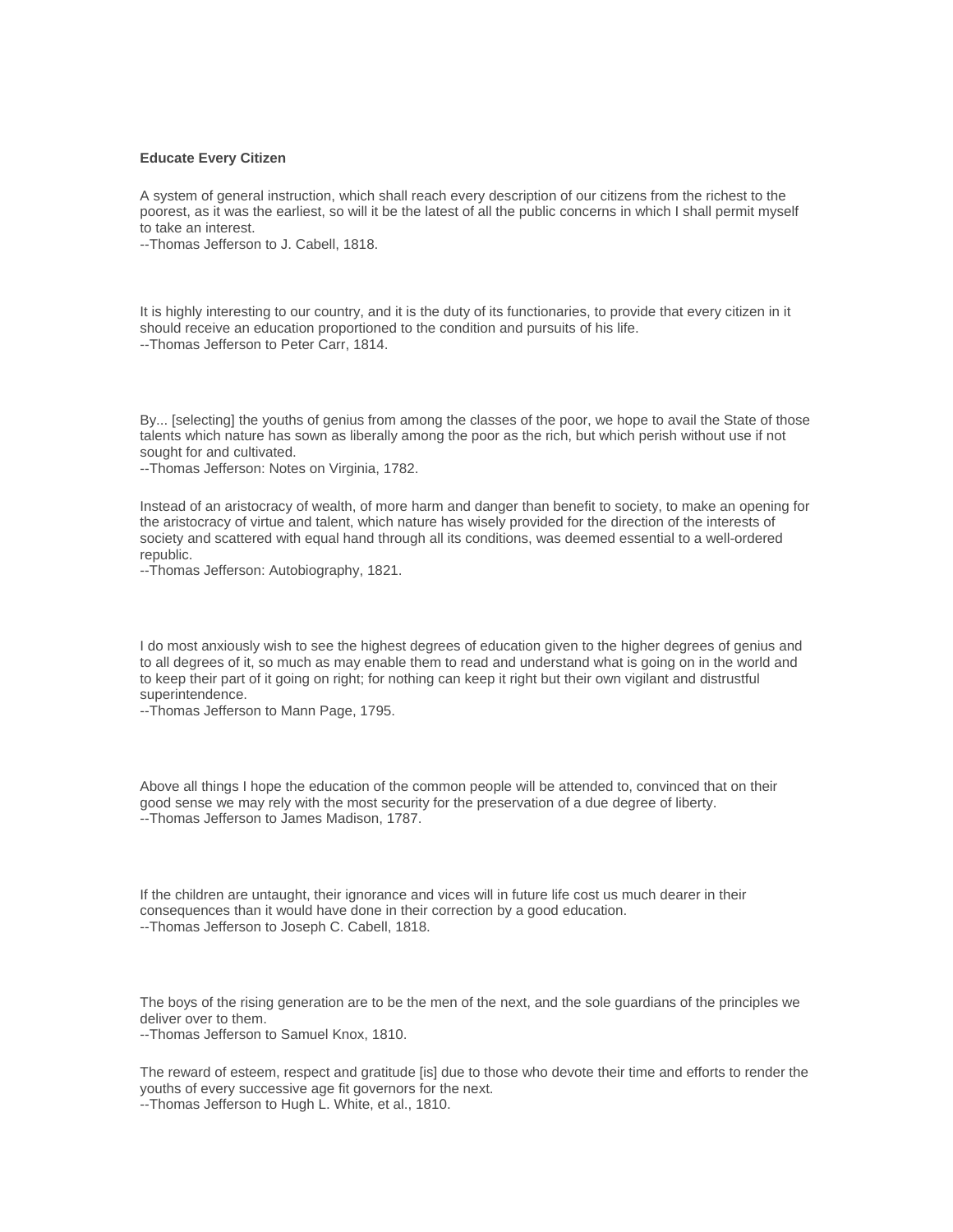#### **Training Republican Statesmen**

Nor must we omit to mention among the benefits of education the incalculable advantage of training up able counselors to administer the affairs of our country in all its departments, legislative, executive and judiciary, and to bear their proper share in the councils of our national government: nothing more than education advancing the prosperity, the power, and the happiness of a nation. --Thomas Jefferson: Report for University of Virginia, 1818.

Laws will be wisely formed and honestly administered in proportion as those who form and administer them are wise and honest; whence it becomes expedient for promoting the public happiness that those persons whom nature has endowed with genius and virtue should be rendered by liberal education worthy to receive and able to guard the sacred deposit of the rights and liberties of their fellow citizens; and that they should be called to that charge without regard to wealth, birth or other accidental condition or circumstance. But the indigence of the greater number disabling them from so educating at their own expense those of their children whom nature has fitly formed and disposed to become useful instruments for the public, it is better that such should be sought for and educated at the common expense of all, than that the happiness of all should be confined to the weak or wicked.

--Thomas Jefferson: Diffusion of Knowledge Bill, 1779. Papers, 2:527

Hope for the Improvement of Mankind

If the condition of man is to be progressively ameliorated, as we fondly hope and believe, education is to be the chief instrument in effecting it.

--Thomas Jefferson to M. A. Jullien, 1818.

What but education has advanced us beyond the condition of our indigenous neighbors? And what chains them to their present state of barbarism and wretchedness but a bigoted veneration for the supposed superlative wisdom of their fathers and the preposterous idea that they are to look backward for better things and not forward, longing, as it should seem, to return to the days of eating acorns and roots rather than indulge in the degeneracies of civilization?

--Thomas Jefferson: Report for University of Virginia, 1818.

[In a republic, according to Montesquieu in Spirit of the Laws, IV,ch.5,] 'virtue may be defined as the love of the laws and of our country. As such love requires a constant preference of public to private interest, it is the source of all private virtue; for they are nothing more than this very preference itself ... Now a government is like everything else: to preserve it we must love it ... Everything, therefore, depends on establishing this love in a republic; and to inspire it ought to be the principal business of education; but the surest way of instilling it into children is for parents to set them an example.'

--Thomas Jefferson: copied into his Commonplace Book.

**Publicly Supported Education**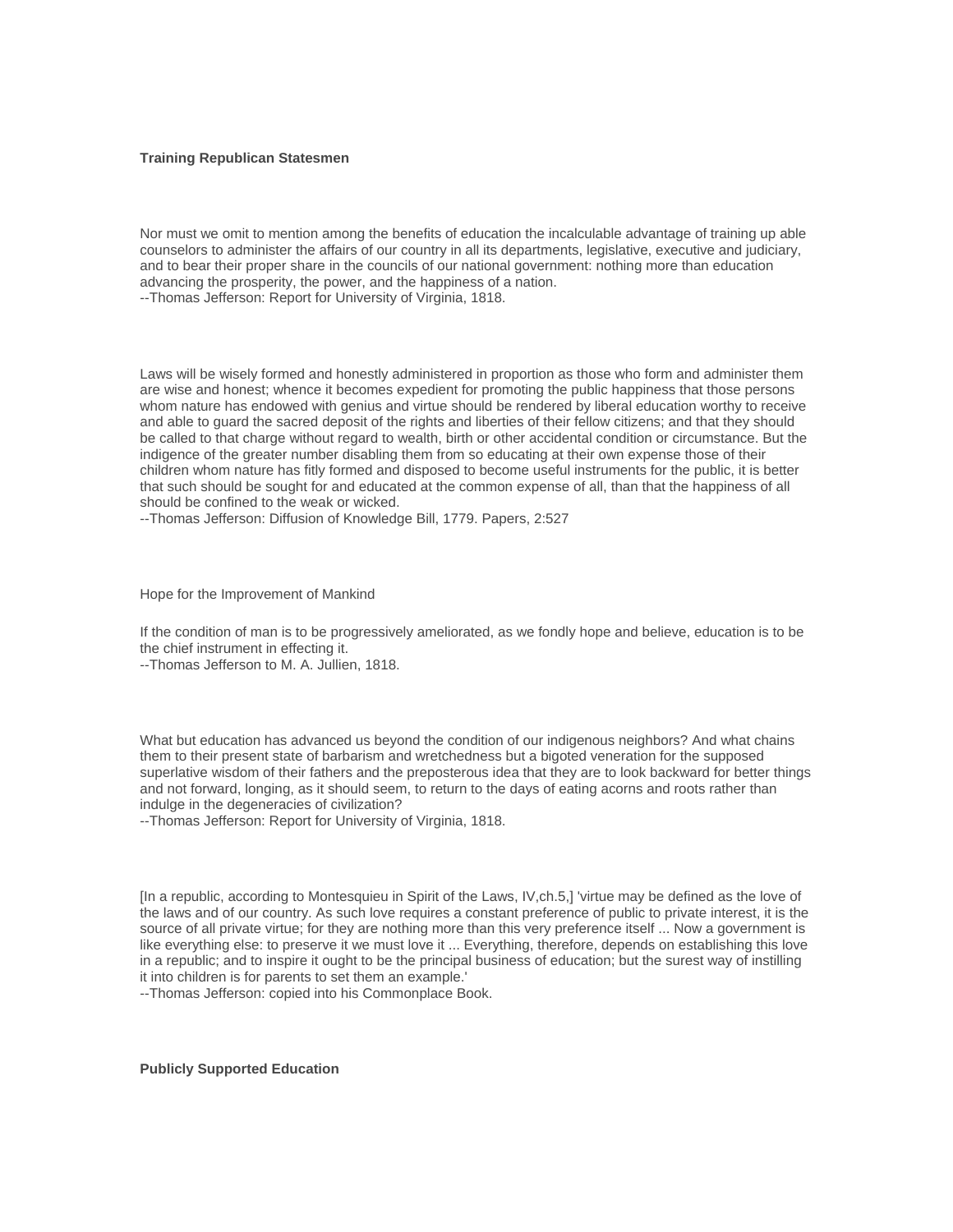I have indeed two great measures at heart, without which no republic can maintain itself in strength: 1. That of general education, to enable every man to judge for himself what will secure or endanger his freedom.

2. To divide every county into hundreds, of such size that all the children of each will be within reach of a central school in it.

--Thomas Jefferson to John Tyler, 1810.

Of all the views of this law [for public education], none is more important, none more legitimate, than that of rendering the people the safe as they are the ultimate guardians of their own liberty. --Thomas Jefferson: Notes on Virginia, 1782. Q.XIV

Education is here placed among the articles of public care, not that it would be proposed to take its ordinary branches out of the hands of private enterprise, which manages so much better all the concerns to which it is equal; but a public institution can alone supply those sciences which, though rarely called for, are yet necessary to complete the circle, all the parts of which contribute to the improvement of the country, and some of them to its preservation.

--Thomas Jefferson: 6th Annual Message, 1806.

The present consideration of a national establishment for education, particularly, is rendered proper by this circumstance also, that if Congress, approving the proposition, shall yet think it more eligible to found it on a donation of lands, they have it now in their power to endow it with those which will be among the earliest to produce the necessary income. The foundation would have the advantage of being independent on war, which may suspend other improvements by requiring for its own purposes the resources destined for them. --Thomas Jefferson: 6th Annual Message, 1806.

## **Education for the Masses**

The object [of my education bill was] to bring into action that mass of talents which lies buried in poverty in every country for want of the means of development, and thus give activity to a mass of mind which in proportion to our population shall be the double or treble of what it is in most countries. --Thomas Jefferson to M. Correa de Serra, 1817.

The general objects [of a bill to diffuse knowledge more generally through the mass of the people] are to provide an education adapted to the years, to the capacity, and the condition of every one, and directed to their freedom and happiness.

--Thomas Jefferson: Notes on Virginia, 1782.

This [law] on education would [raise] the mass of the people to the high ground of moral respectability necessary to their own safety and to orderly government, and would [complete] the great object of qualifying them to select the veritable aristoi for the trusts of government.

--Thomas Jefferson to John Adams, 1813.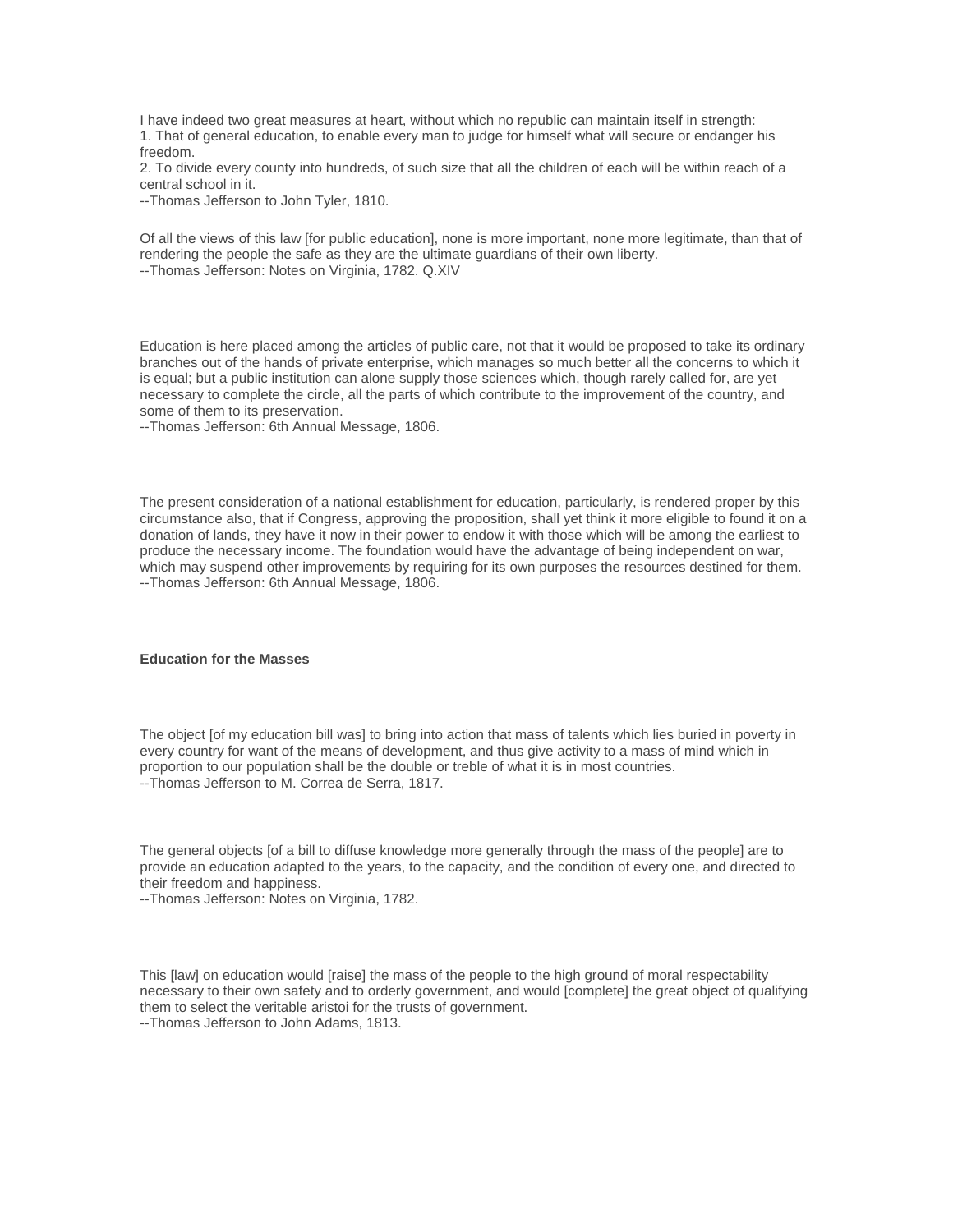The less wealthy people,... by the bill for a general education, would be qualified to understand their rights, to maintain them, and to exercise with intelligence their parts in self-government; and all this would be effected without the violation of a single natural right of any one individual citizen. --Thomas Jefferson: Autobiography, 1821.

[The education bill I proposed would] divide every county into wards of five or six miles square;... establish in each ward a free school for reading, writing and common arithmetic;... provide for the annual selection of the best subjects from these schools who might receive at the public expense a higher degree of education at a district school; and from these district schools ... select a certain number of the most promising subjects to be completed at a University where all the useful sciences should be taught. Worth and genius would thus... [be] sought out from every condition of life, and completely prepared by education for defeating the competition of wealth and birth for public trusts.

--Thomas Jefferson to John Adams, 1813. (\*)

This bill on education would [raise] the mass of the people to the high ground of moral respectability necessary to their own safety and to orderly government, and would [complete] the great object of qualifying them to secure the veritable aristoi for the trusts of government to the exclusion of the pseudalists ... I have great hope that some patriotic spirit will ... call it up and make it the key stone of the arch of our government. --Thomas Jefferson to John Adams, 1813. (\*)

I ... [proposed] three distinct grades of education, reaching all classes.

1. Elementary schools for all children generally, rich and poor.

2. Colleges for a middle degree of instruction, calculated for the common purposes of life and such as should be desirable for all who were in easy circumstances.

And 3d. an ultimate grade for teaching the sciences generally and in their highest degree... The expenses of [the elementary] schools should be borne by the inhabitants of the county, every one in proportion to his general tax-rate. This would throw on wealth the education of the poor.

--Thomas Jefferson: Autobiography, 1821.

I have often thought that nothing would do more extensive good at small expense than the establishment of a small circulating library in every county, to consist of a few well-chosen books, to be lent to the people of the country, under such regulations as would secure their safe return in due time. --Thomas Jefferson to John Wyche, 1809.

The tax which will be paid for [the] purpose [of education] is not more than the thousandth part of what will be paid to kings, priests and nobles who will rise up among us if we leave the people in ignorance. --Thomas Jefferson to George Wythe, 1786.

The truth is that the want of common education with us is not from our poverty, but from the want of an orderly system. More money is now paid for the education of a part than would be paid for that of the whole if systematically arranged.

--Thomas Jefferson to Joseph C. Cabell, 1820.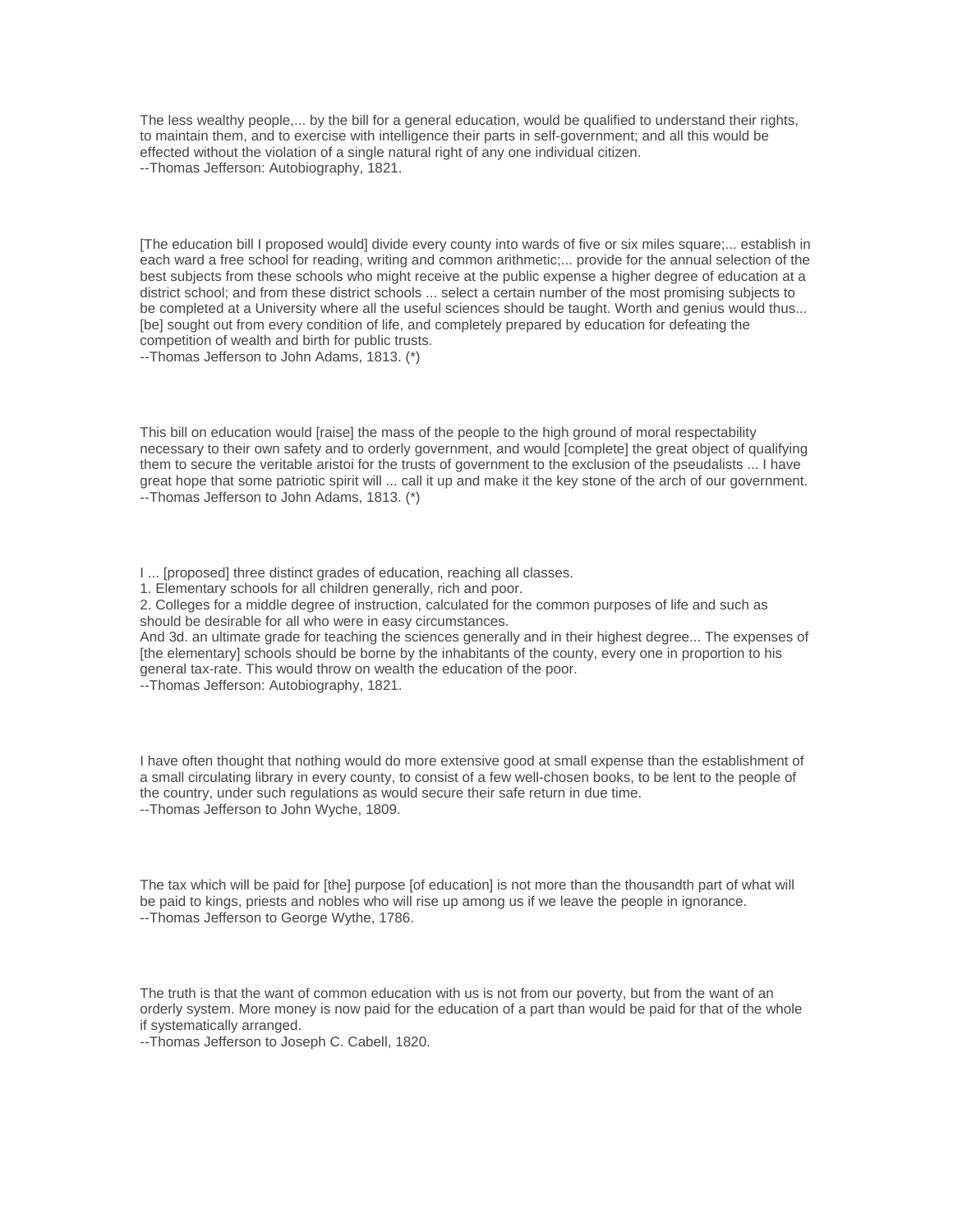In the constitution of Spain as proposed by Cortes, there was a principle entirely new to me: ... that no person born after that day should ever acquire the rights of citizenship until he could read and write. It is impossible sufficiently to estimate the wisdom of this provision. Of all those which have been thought of for securing fidelity in the administration of the government, constant reliance to the principles of the constitution, and progressive amendments with the progressive advances of the human mind or changes in human affairs, it is the most effectual.

--Thomas Jefferson to Pierre Samuel Dupont de Nemours, 1816.

#### **The Content of Education**

The objects of ... primary education [which] determine its character and limits [are]: To give to every citizen the information he needs for the transaction of his own business; to enable him to calculate for himself, and to express and preserve his ideas, his contracts and accounts in writing; to improve, by reading, his morals and faculties; to understand his duties to his neighbors and country, and to discharge with competence the functions confided to him by either; to know his rights; to exercise with order and justice those he retains, to choose with discretion the fiduciary of those he delegates; and to notice their conduct with diligence, with candor and judgment; and in general, to observe with intelligence and faithfulness all the social relations under which he shall be placed.

--Thomas Jefferson: Report for University of Virginia, 1818.

The reading in the first stage, where [the people] will receive their whole education, is proposed ... to be chiefly historical. History by apprising them of the past will enable them to judge of the future; it will avail them of the experience of other times and other nations; it will qualify them as judges of the actions and designs of men; it will enable them to know ambition under every disguise it may assume; and knowing it, to defeat its views.

--Thomas Jefferson: Notes on Virginia, 1782.

Such a degree of learning [should be] given to every member of the society as will enable him to read, to judge and to vote understandingly on what is passing. --Thomas Jefferson to Littleton Waller Tazewell, 1805.

Promote in every order of men the degree of instruction proportioned to their condition and to their views in life.

--Thomas Jefferson to Joseph Cabell, 1820.

What are the objects of an useful American [college] education? Classical knowledge, modern languages, chiefly French, Spanish, and Italian; Mathematics, Natural philosophy, Natural history, Civil history, and Ethics. In Natural philosophy, I mean to include Chemistry and Agriculture, and in Natural history, to include Botany, as well as the other branches of those departments.

--Thomas Jefferson to J. Bannister, Jr., 1785.

In a republican nation whose citizens are to be led by reason and persuasion and not by force, the art of reasoning becomes of first importance.

--Thomas Jefferson to David Harding, 1824.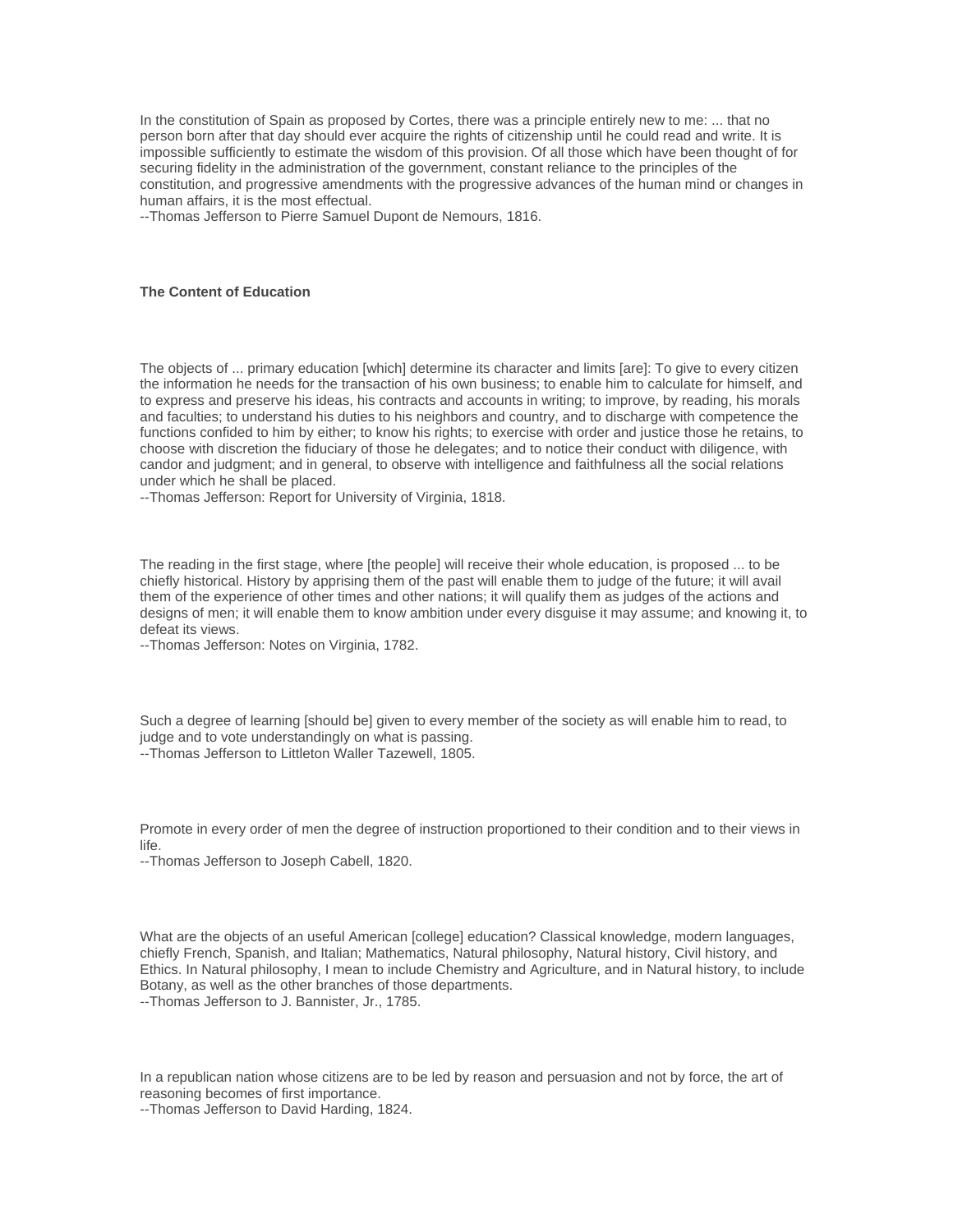Freedom [is] the first-born daughter of science. --Thomas Jefferson to Francois D'Ivernois, 1795.

Science is more important in a republican than in any other government. --Thomas Jefferson to -----, 1821.

Light and liberty go together. --Thomas Jefferson to Tench Coxe, 1795.

[We should] endeavor to keep [our] attention fixed on the main objects of all science: the freedom and happiness of man. [Thus] will [we] keep ever in view the sole objects of all legitimate government. --Thomas Jefferson to Thaddeus Kosciusko, 1810.

The occasion [should be seized] of sowing useful truths among the people which might germinate and become rooted among their political tenets. --Thomas Jefferson to Levi Lincoln, 1802. (\*)

Man is an imitative animal. This quality is the germ of all education in him. From his cradle to his grave he is learning to do what he sees others do.

--Thomas Jefferson: Notes on Virginia, 1782.

The article of discipline is the most difficult in American education. Premature ideas of independence, too little repressed by parents, beget a spirit of insubordination which is the great obstacle to science with us and a principal cause of its decay since the Revolution. --Thomas Jefferson to Thomas Cooper, 1822.

The consequences of foreign education are alarming to me as an American ... Cast your eye over America. Who are the men of most learning, of most eloquence, most beloved by their countrymen and most trusted and promoted by them? They are those who have been educated among them and whose manners, morals and habits are perfectly homogeneous with those of the country. --Thomas Jefferson to John Banister, Jr., Oct. 15, 1785. (\*)

I do not count on any advantage to be derived ... from a familiar acquaintance with the principles of [a] government [which has been] rendered ... a tyrannical aristocracy, more likely to give ill than good ideas to an American.

--Thomas Jefferson to John Banister, Jr., 1785. (\*)